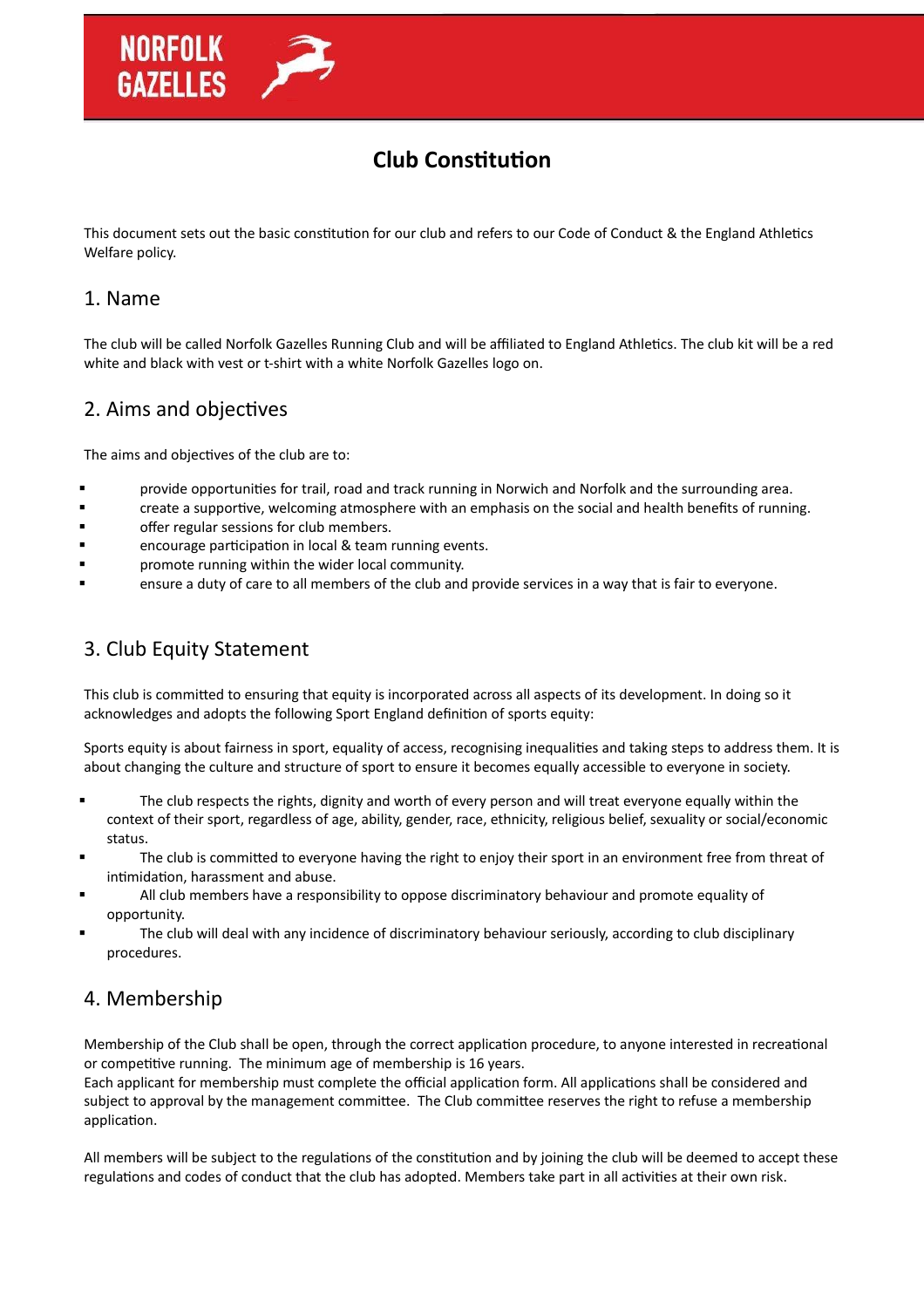

The following classes of membership will be available:

1) Full Member (including UK Athletics affiliation fee)

2) Second Claim Member

3) Honorary Membership – this may be awarded only at the discretion of the Club Committee (the qualification for which shall be services to the club)

# 5. Membership fees

Membership fees will be set annually and agreed by the Club Committee or determined at the Annual General Meeting. See website for current membership fees.

Membership fees will be set annually and agreed by the Club Committee or determined at the Annual General Meeting. See club website for current membership fees.

Fees will be paid annually with payment to be made electronically via the membership website (currently UKA). Annual subscriptions are due on 1st April and must be paid by 1st May latest. Those not paying by 1st May will have their membership and UKA affiliation terminated and will no longer be able to participate in club activities.

Prospective new members are encouraged to try up to 3 of the regular club training sessions as a non-member. Thereafter they will be required to join in order to participate in club activities and receive the full benefits of membership.

# 6. Officers of the club

The officers of the club will include the following positions:

- **E** Chairperson
- **U** Vice Chairperson
- **B** Secretary
- **Treasurer**
- Membership Secretary/s
- Welfare Officers
- Race Directors
- Communications Officer
- **Example 12 Men's Team Captain**
- Women's Team Captain
- Website Manager
- Members Representatives

The core Executive Committee will consist of the Chairperson, Vice Chairperson Secretary, Treasurer & Membership Secretary, as a minimum for maintenance of the club. Other positions may vary and be added to as the club develops. The committee have the right to co-opt members onto the committee as deemed appropriate. Co-opted members will not be able to vote as part of the committee.

Officers will be elected annually at the Annual General Meeting. In the case of an officer standing down during the course of the year, the committee will seek to appoint a replacement officer for formal appointment at the next available AGM.

All officers will serve a term of 3 years at which point they will retire but will be eligible for re-appointment.

# 7. Club Committee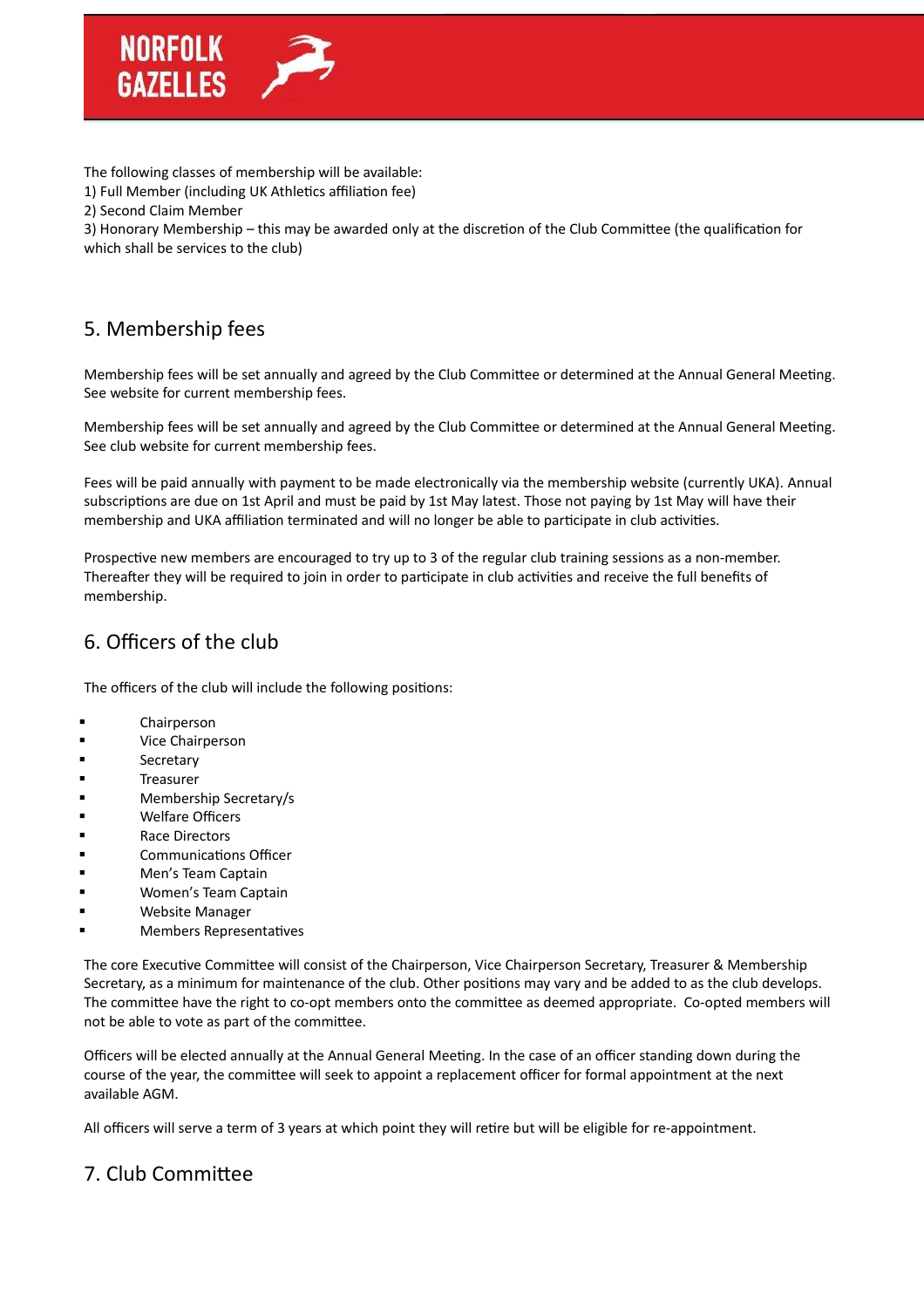

- The club will be managed through the Club Committee consisting of the above officer positions.
- Only officers of the club will have the right to vote at meetings of the Club Committee.
- The Club Committee meetings will be convened by the Secretary of the club and held no less than 4 times per year.
- Any officer missing 3 committee meetings in a row will be considered as standing down from their post at the next AGM, if the committee so decides.
- The quorum required for business to be agreed at Club Committee meetings will be 50% of appointed committee positions + 1. Decisions will be taken based on a majority vote of those present.
- The Club Committee will be responsible for adopting new policy, codes of conduct and rules that affect the organisation of the club.
- The Club Committee will have powers to appoint sub-committees as necessary and appoint advisers to the Club Committee, from the general membership, as necessary to fulfil its business.
- The Club Committee will be responsible for disciplinary hearings of members who infringe the club constitution or code of conduct. The Club Committee will be responsible for taking any action of suspension or discipline following such hearings.
- The Club Committee will have the power to make or alter such Club Rules from time to time as they deemed necessary.

#### 8. Finance

All club monies will be banked in an account held in the name of the club. The Club Treasurer will be responsible for the finances of the club. The financial year of the club will end on  $31<sup>st</sup>$  October.

The statement of annual accounts will be presented by the Treasurer at the Annual General Meeting.

#### 9. Annual General Meetings

Notice of Annual General Meetings (AGM) will be given by the Club Secretary for the AGM to be held in November. Not less than 21 clear days' notice to be given to all members.

Nominations for officers of the Club Committee will be sent to the Secretary at least 14 days prior to the AGM. Subject to vacancies created by retirement or removal.

An agenda will be circulated at least 7 days in advance of the AGM, with a note of those standing down as officers and those seeking election/re-election. Elections of officers are to take place at the AGM.

The AGM will receive a report from officers of the Club Committee and a statement of the accounts.

All senior & honorary members have the right to vote at the AGM. The quorum for AGMs will be 20% of the club's adult membership.

The Club Committee has the right to call Extraordinary General Meetings (EGMs) outside the AGM. Procedures for EGMs will be the same as for the AGM.

# 10. Discipline and appeals

All concerns, allegations or reports of poor practice/abuse relating to the welfare of members will be recorded and responded to swiftly and appropriately in accordance with the club's Safeguarding Welfare Policy. The club Welfare Officer/s are the lead contact for all members in the event of any safeguarding concerns.

All members are expected to follow the rules of this constitution and the codes of conduct of the club.

All complaints regarding the behaviour of members should be presented and submitted in writing to the Welfare Officers or Secretary.